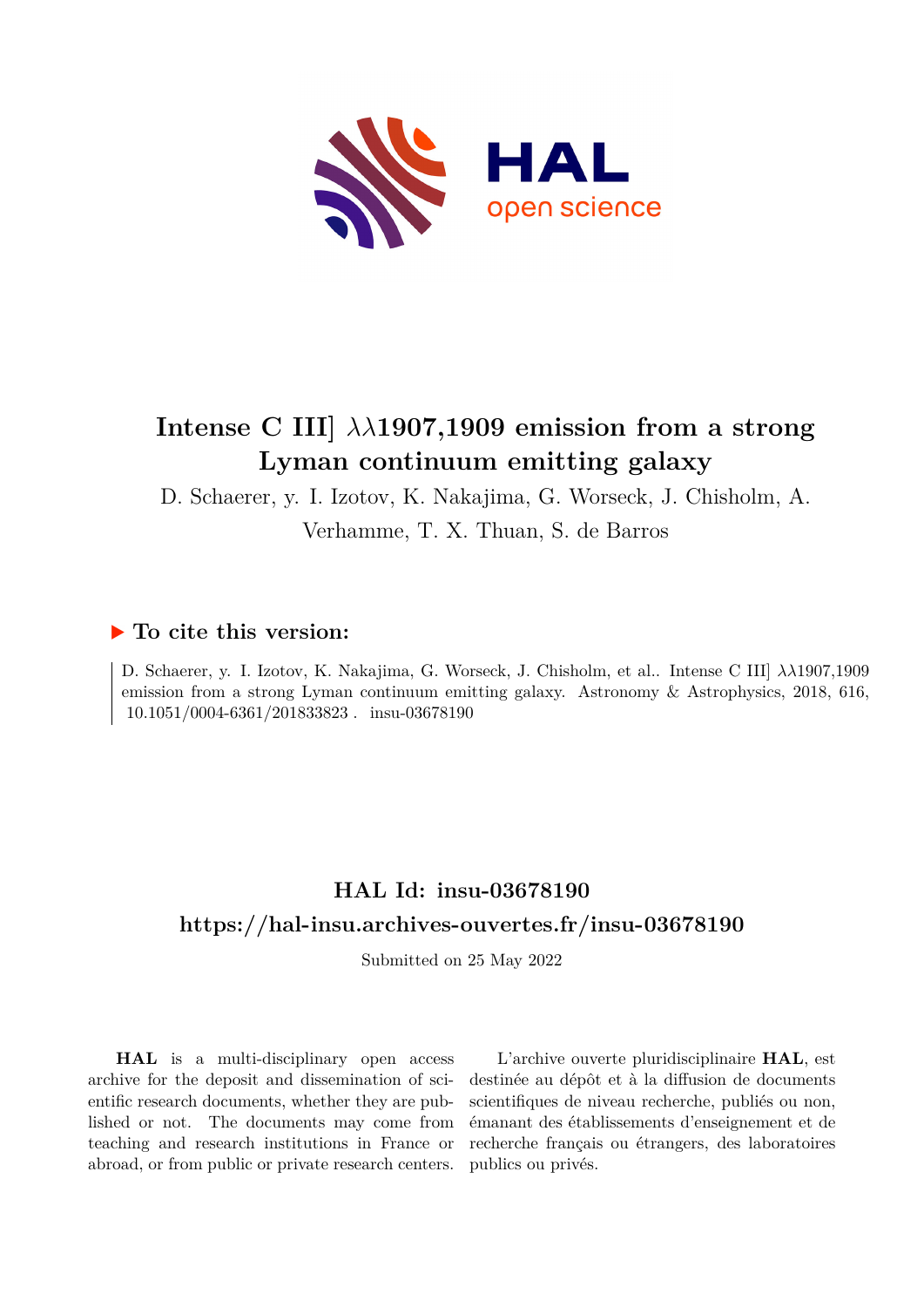

## LETTER TO THE EDITOR

## **Intense C** iii**]** λλ**1907,1909 emission from a strong Lyman continuum emitting galaxy**

D. Schaerer<sup>1,2</sup>, Y. I. Izotov<sup>3</sup>, K. Nakajima<sup>4</sup>, G. Worseck<sup>5</sup>, J. Chisholm<sup>1</sup>, A. Verhamme<sup>1</sup>, T. X. Thuan<sup>6</sup>, and S. de Barros<sup>1</sup>

<sup>1</sup> Observatoire de Genève, Universitéde Genève, 51 Ch. des Maillettes, 1290 Versoix, Switzerland e-mail: daniel.schaerer@unige.ch

<sup>2</sup> CNRS, IRAP, 14 Avenue E. Belin, 31400 Toulouse, France

<sup>3</sup> Bogolyubov Institute for Theoretical Physics, National Academy of Sciences of Ukraine, 14-b Metrolohichna str., Kyiv 03143, Ukraine

<sup>4</sup> National Astronomical Observatory of Japan, 2-21-1 Osawa, Mitaka, Tokyo 181-8588, Japan

5 Institut für Physik und Astronomie, Universität Potsdam, Karl-Liebknecht-Str. 24/25, 14476 Potsdam, Germany

<sup>6</sup> Astronomy Department, University of Virginia, PO Box 400325, Charlottesville, VA 22904-4325, USA

Received 10 July 2018 / Accepted 31 July 2018

### **ABSTRACT**

We have obtained the first complete ultraviolet (UV) spectrum of a strong Lyman continuum (LyC) emitter at low redshift – the compact, low-metallicity, star-forming galaxy J1154+2443 – with a Lyman continuum escape fraction of 46% discovered recently. The Space Telescope Imaging Spectrograph spectrum shows strong Lya and C  $\text{III}$   $\lambda$ 1909 emission, as well as O  $\text{III}$   $\lambda$ 1666. Our observations show that strong LyC emitters can have UV emission lines with a high equivalent width (e.g. EW(C  $\text{III})$ ) = 11.7 ± 2.9 Å rest-frame), although their equivalent widths should be reduced due to the loss of ioni 2.9 Å rest-frame), although their equivalent widths should be reduced due to the loss of ionizing photons. The intrinsic ionizing photons at the intrinsic ionizing photons of  $1154+2443$  is high  $log(\mathcal{E}^0) = 2556$  erg<sup>-1</sup> photon production efficiency of J1154+2443 is high,  $log(\xi_{ion}^0) = 25.56 \text{ erg}^{-1} \text{ Hz}$ , comparable to that of other recently discovered  $z \sim 0.3 - 0.4$  J vC emitters. Combining our measurements and earlier determinations from *z* ∼ 0.3–0.4 LyC emitters. Combining our measurements and earlier determinations from the literature, we find a trend of increasing  $\mathcal{E}^0$  with increasing C ml *1*1909 equivalent width which can be understood by a co Figure is contained in the contraction and density-bounded photoionization models can explain the main observational features including the metallicity. Simple ionization and density-bounded photoionization models can expl <sup>0</sup> with increasing C m]  $\lambda$ 1909 equivalent width, which can be understood by a combination of decreasing stellar population age and density-hounded photoionization models can explain the main observational features inc UV spectrum of J1154+2443.

**Key words.** galaxies: starburst – galaxies: high-redshift – dark ages, reionization, first stars – ultraviolet: galaxies

## **1. Introduction**

To improve our understanding of galaxies, their ISM, and ionizing properties at high redshift, UV spectra play a fundamental role, especially as this domain is accessible to ground-based telescopes over a very wide redshift range, and observations of the most distant galaxies become feasible with the largest telescopes. Therefore both observational works and studies improving and applying the diagnostic power of rest-UV lines have flourished recently (see e.g. Stark et al. 2014, 2017; Le Fèvre et al. 2017; Maseda et al. 2017; Jaskot & Ravindranath 2016; Gutkin et al. 2016; Nakajima et al. 2018a).

At low redshift, there are relatively few UV observations of star-forming galaxiescoveringthe spectral range of 1200−2000 Å, which includes for example Ly $\alpha$ , C iv  $\lambda$ 1550, He ii  $\lambda$ 1640, O iii] λλ1660,1666 (hereafter Ο ιιι] λ1666), C ιιι] λλ1907,1909 (hereafter C  $\text{III}$ ]  $\lambda$ 1909) and other emission lines, although the need for comparison samples has recently been recognized (cf. Rigby et al. 2015; Berg et al. 2016; Senchyna et al. 2017). Despite this, only approximately  $28$  sources with C  $\text{III}$  emission line detections from the HST are currently known from these studies. However, and most importantly, none of them is known as a Lyman continuum (LyC) emitter, and follow-up observations in the LyC are too time consuming for these  $z \ll 0.3$  sources.

Since Lyman continuum emitters are obviously fundamental to understand the sources of cosmic reionization, it is of prime interest to study such sources in terms of their physical properties, interstellar medium (ISM), stellar populations, and so on. Building on the recent success in identifying LyC emitters with HST at *z* ∼ 0.3 (Leitherer et al. 2016; Izotov et al. 2016a,b, 2018a,b), we have targeted one of the strongest LyC leakers, the compact  $z = 0.369$  galaxy J1154+2443 with a LyC escape fraction of 46% from Izotov et al. (2018a) to obtain the first complete HST UV spectrum of a strong LyC emitter.

## **2. The UV spectrum of a compact**  $z = 0.369$  **LyC leaker with a high escape fraction**

## 2.1. HST observations

The strong LyC emitter J1154+2443 was observed as part of mid-cycle observations in may 2018 (GO 15433, PI Schaerer). The observations were taken with the Space Telescope Imaging Spectrograph (STIS) NUV-MAMA using the grating G230L with the central wavelength 2376 Å and the slit  $52'' \times 0$ . Sexult-<br>ing in a spectral resolution  $R = 750$ . The acquisition was done ing in a spectral resolution  $R = 750$ . The acquisition was done using an image with the MIRVIS filter and an exposure of 360 s. The science exposure was 10 418 s obtained during four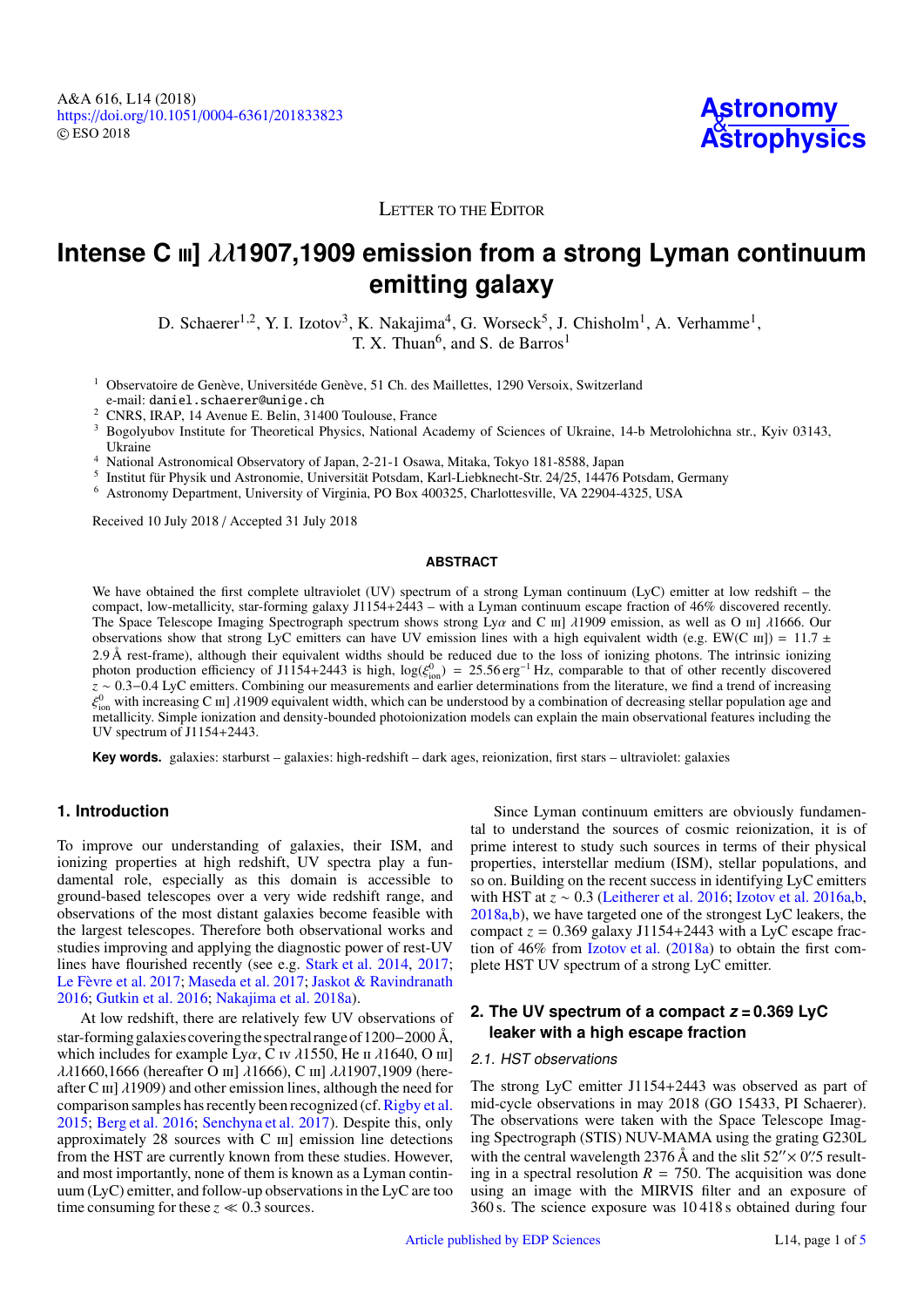

[Fig. 1.](https://dexter.edpsciences.org/applet.php?DOI=10.1051/0004-6361/201833823&pdf_id=1) STIS spectrum of J1154+2443 showing the detection of the O  $\text{III}$ ]  $\lambda$ 1666 and C  $\text{III}$ ]  $\lambda$ 1909 lines.

consecutive sub-exposures. Data reduction was done using the STIS pipeline. The individual sub-exposures with somewhat different spectral ranges were co-added using the IRAF dispcor routine, and the one-dimensional (1D) spectrum was extracted using IRAFs splot.

The observed STIS spectrum (Fig. 1) shows a clear detection of C  $\text{III}$ ]  $\lambda$ 1909, the presence of O  $\text{III}$ ]  $\lambda$ 1666, plus strong Ly $\alpha$ , which was previously observed by Izotov et al. (2018a). The measured line fluxes and equivalent widths are listed in Table 1. We note that with the chosen resolution, the  $C \text{ } \text{ } m \text{ }$  and O III] doublets are not resolved.

#### 2.2. Lyα emission

Compared to the UV spectrum obtained with the Cosmic Origins Spectrograph (COS) in a circular aperture of 2. diam-<br>eter the Ly $\alpha$  flux observed with the 0. diameter, the Ly $\alpha$  flux observed with the 0''. Solit of STIS is a factor 1.6 lower whereas the UV continuum fluxes are compatible tor 1.6 lower, whereas the UV continuum fluxes are compatible within the errors (cf. Izotov et al. 2018a). The total Ly $\alpha$  equivalent width, EW, of J1154+2443 determined from the COS data is EW(Ly $\alpha$ )=133 Å rest-frame. From the STIS 1D spectrum we find compact Ly $\alpha$  emission with an extension of 4.2 pix (0'')<br>FWHM) slightly larger than the UV continuum with a FHWM *FWHM*), slightly larger than the UV continuum with a FHWM of 0''077.

#### 2.3. The C/O abundance

The observed C  $\text{III}$ |/[O  $\text{III}$ ]  $\lambda\lambda$ 4959,5007 line ratio and the O III]  $\lambda$ 1666 equivalent width of J1154+2443 are comparable to other star-forming galaxies (cf. Berg et al. 2016, Senchyna et al. 2017). Compared to the latter sample, the EW(O  $\text{III}$ ]  $\lambda$ 1666)  $~\sim$ 6 Å we find is at the upper end of the values measured by Senchyna et al. (2017) for their sample, which shows EW ∼  $0.7-7 \text{ Å}.$ 

We derived the C/O abundance from the UV line ratio and the ratio of the UV to optical lines for the electron temperature and density derived in Izotov et al. (2018a). The UV line fluxes were corrected for Milky Way and internal attenuation, also following this latter paper. We obtain  $log(C/O) = -0.99 \pm 0.16$  using the C iii]  $\lambda$ 1909 and O iii]  $\lambda$ 1666 lines following Garnett et al. (1995), and  $log(C/O) = -0.84 \pm 0.06$  from the C  $\text{III}$ ] and [O  $\text{III}$ ]  $\lambda\lambda$ 4959,5007 line ratio (Izotov & Thuan 1999). We assumed an ionization correction factor ICF <sup>=</sup> <sup>1</sup>.282 from Garnett et al.

Table 1. Measurements from the STIS spectrum of J1154+2443.

| Line                  | Observed flux <sup><i>a</i></sup> | Rest-frame equivalent width $^b$ |
|-----------------------|-----------------------------------|----------------------------------|
| $Lv\alpha$            | $92.64 \pm 3.80$                  | 133c                             |
| He II $\lambda$ 1640  | $< 0.68$ (1 $\sigma$ )            | 2.9                              |
| O III] $\lambda$ 1666 | $4.34 \pm 0.73$                   | $5.8 \pm 2.9$                    |
| C III] $\lambda$ 1909 | $6.57 \pm 0.38$                   | $11.7 \pm 2.9$                   |
|                       |                                   |                                  |

Notes. <sup>(*a*)</sup> In units of 10<sup>-16</sup> erg s<sup>-1</sup> cm<sup>-2</sup>. <sup>(*b*)</sup> In Å. <sup>(*c*)</sup> From Izotov et al. (2018a).

(1995). Other assumptions affecting the C/O abundances are discussed in Gutkin et al. (2016), for example. Both values are comparable to other C/O observations in Hii regions and star-forming galaxies of similar metallicity (cf. Berg et al. 2016; Amorín et al. 2017).

#### 2.4. Strong C  $\text{III}$   $\lambda$  1909 emission

The C  $\text{III}$ ]  $\lambda$ 1909 line of J1154+2443 has a high equivalent width, EW(C  $\text{III}$ ) = 11.7  $\pm$  2.9 Å rest-frame, comparable to the strongest  $C$   $\text{III}$  emitters at low redshift with metallicities  $12 + \log(O/H) \sim 7.5-8$ , which are similar to that of  $J1154+2443 (12 + log(O/H)) = 7.62-7.65$ , Izotov et al. 2018a), and also comparable to high-*z* galaxies as illustrated in Fig. 2. J1154+2443 agrees well with the proposed relation between the Ly $\alpha$  and C  $\text{III}$ ] equivalent widths reported by Stark et al. (2014), and with measurements from larger samples, although the latter show a significant scatter between these observables (cf. Le Fèvre et al. 2017).

As shown in Fig. 2, it is found empirically that the C III] equivalent width of star-forming galaxies increases with decreasing metallicity (cf. Rigby et al. 2015; Senchyna et al. 2017; Nakajima et al. 2018a). Since the C/O abundance ratio of J1154+2443 is "normal" for this metallicity we conclude that the  $C$   $\text{III}$ ] equivalent width can be compared to that of other sources at the same metallicity. Photoionization models approximately follow the observed trend, although they predict a non-monotonic behaviour with a maximum  $EW(C \text{ III})$  at  $12 + \log(O/H) \approx 7.8 - 8$ , and a decrease of the equivalent widths at lower metallicities as also shown in Fig. 2 (cf. Nakajima et al. 2018a). More data is needed to confirm the predicted decrease of  $EW(C \text{ III})$  at very low metallicities.

The main result of these observations is probably the fact that the C  $\text{III}$ ]  $\lambda$ 1909 equivalent width is very high despite the fact that this galaxy has a very high escape fraction of Lyman continuum photons, with  $f_{\text{esc}} = 0.46 \pm 0.02$  according to Izotov et al. (2018a). If a significant fraction of Lyman continuum photons escape the galaxy, the C  $\text{III}$  equivalent width should be reduced. Indeed such a behaviour is predicted for high ionization parameters in the models of Jaskot & Ravindranath (2016), where it is seen that EW(C  $\text{III}$ ) decreases almost linearly with  $f_{\text{esc}}$  for log *U*  $\ge$  −2. Despite this, the EW of J1154+2443 is high; it is even among the highest observed. This shows that the C iii] line cannot reliably be used to select strong Lyman continuum emitters, as proposed by Jaskot & Ravindranath (2016), who suggest that *low* C III] equivalent widths together with other emission lines, such as [O  $\text{III}$ ]  $\lambda\lambda$ 4959,5007/[O  $\text{II}$ ]  $\lambda$ 3727, would indicate density bounded cases.

More quantitatively, we compare in Fig. 3 the observed [O  $\text{III}$ ]  $\lambda\lambda$ 4959,5007/[O  $\text{II}$ ]  $\lambda$ 3727 ratio, a measure of the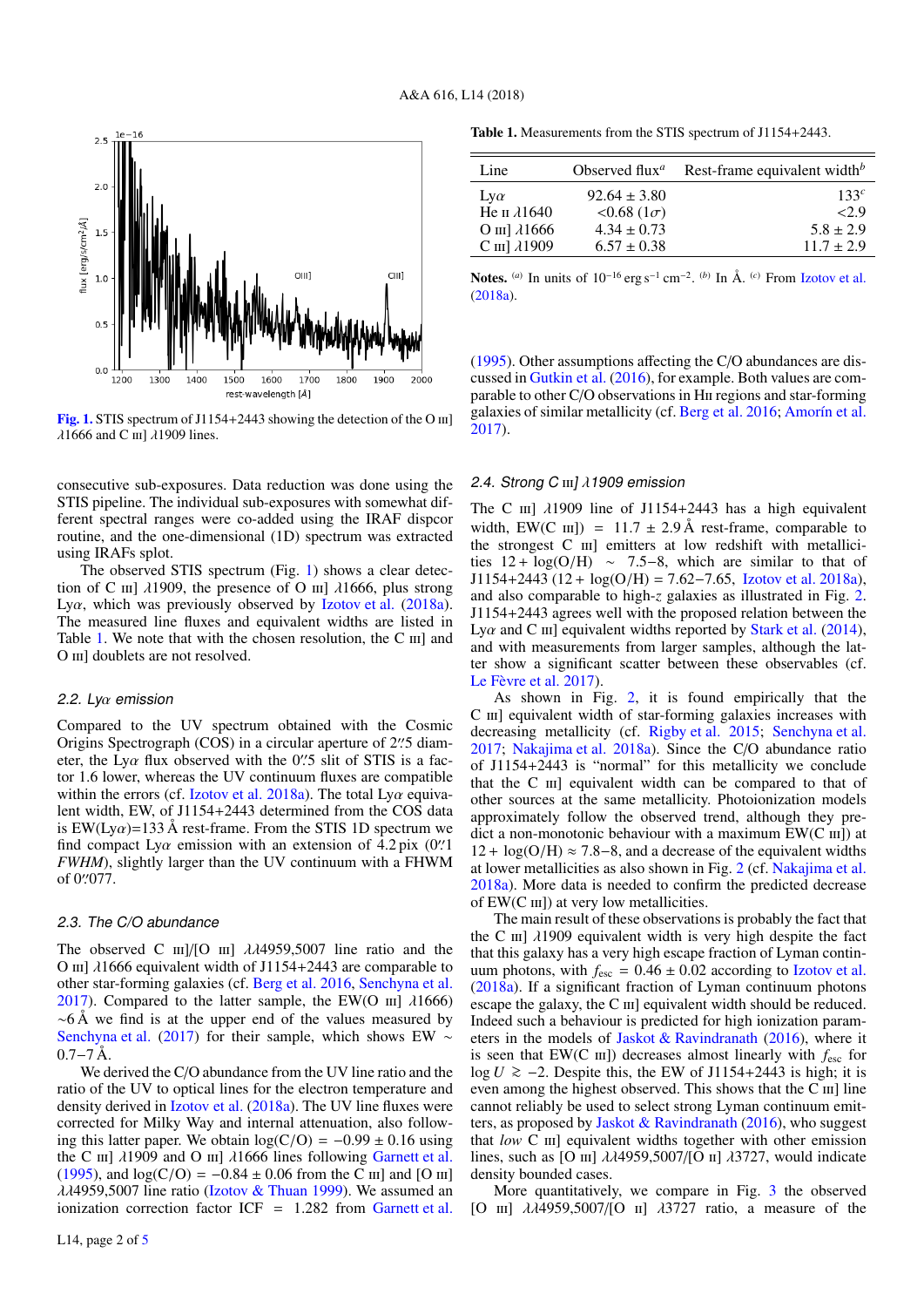

[Fig. 2.](https://dexter.edpsciences.org/applet.php?DOI=10.1051/0004-6361/201833823&pdf_id=2) C  $\text{III}$ ]  $\lambda$ 1909 rest-frame equivalent widths for low- and high*z* star-forming galaxies with measured metallicities. The filled blue square shows J1154+2443 and the black filled triangles denote the low-redshift galaxies studied by Senchyna et al. (2017) and reanalysed by Chevallard et al. (2018). Red symbols show the *z* = 2−4 galaxies (stacked spectra) analysed by Nakajima et al. (2018a,b) and magenta symbols show the  $z = 1.844$ , 2.0, and 7.73 galaxies from Berg et al. (2018), Erb et al. (2010), and Stark et al. (2017), respectively. The smaller open triangles and filled diamonds represent the other low-*z* and *z* = 2−4 galaxies, respectively, compiled in Nakajima et al. (2018a). Green curves present photoionization models using single- (dotted) and binary- (long dashed) stellar populations with different ionization parameters (Nakajima et al. 2018a).

ionization parameter at known metallicity, and the  $C$   $\text{III}$ ] equivalent width to a grid of *Cloudy* H<sub>II</sub> region models for the metallicity of J1154+2443 and with varying degrees of Lyman continuum escape<sup>1</sup>. Compared to Fig. 2 we have assumed a higher electron density ( $N_e = 1000 \text{ cm}^{-3}$ ), probably more appropriate for J1154+2443 (cf. Izotov et al. 2018a), although the uncertainty on  $N_e$  remains large. If correct, this leads to an increase of EW(C  $\text{III}$ ) by ~5−20%.

The observations are well reproduced by models with a high ionization parameter ( $log U$  ∼ −2.5 to −2) and escape fractions *f*<sub>esc</sub> between 0 (ionization-bounded region) and ∼50%, in agreement with the measured value of  $f_{\text{esc}}$ . This comparison confirms that the EW of UV metal lines cannot be used to "single" out, i.e. recognise, this galaxy as a strong LyC emitter, and to determine its LyC escape fraction. More complex models will be needed in the future to account for geometrical constraints, such as the existence of ionized holes and regions with neutral gas covering the UV source, as found for LyC leakers by Gazagnes et al. (2018) and Chisholm et al. (2018).

Is the strength (EW) of other lines decreased due to a significant fraction of escaping ionizing photons? *Starburst99* models predict EW(H $\beta$ ) consistently above 400 Å at ages up to 3–4 Myr, even higher up to 500 Å at low metallicities (Leitherer et al. 1999). The age of the UV-dominant population is constrained from optical continuum fits (cf. Izotov et al. 2018a) and from the



[Fig. 3.](https://dexter.edpsciences.org/applet.php?DOI=10.1051/0004-6361/201833823&pdf_id=3) Predicted C  $\text{III}$ ]  $\lambda$ 1909 rest-frame equivalent width as a function of [O  $\text{III}$ ]  $\lambda\lambda$ 4959,5007/[O  $\text{II}$ ]  $\lambda$ 3727 for a gas-phase metallicity 12 + log(O/H) = 7.65 (∼1/10 solar), electron density  $N_e = 1000 \text{ cm}^{-3}$ , varying ionization parameters  $log U = -3, -2.5, -2, -1.5, -1$  (dashed colored lines from left to right) and escape fractions from zero (top) approaching unity (bottom). The models assume a BPASS SED for a population of 1 Myr, as in Fig. 2. The observations of J1154+2443 are well reproduced with a fairly high ionization parameter and with the observed escape fraction  $f_{\text{esc}} = 46\%$ .

UV lines (Schaerer et al., in prep.); it is of the order ∼1−3 Myr. The rest EW(H $\beta$ ) = 160 Å of J1154+2443 is indeed significantly lower than these predictions, compatible with a reduced equivalent width due to LyC escape. On the other hand the EW of optical lines can also be reduced by the presence of an older underlying population, whose observational features may be difficult to find due to the strong emission lines and nebular continuum emission. In any case, Izotov et al. (2018a) obtained a consistent model accounting for the observed Hydrogen line strengths (fluxes and equivalent widths), an underlying population, and non-negligible LyC escape.

Zackrisson et al. (2013) proposed a method to identify galaxies with a high LyC escape fraction, by combining rest-frame UV slope and  $EW(H\beta)$  measurements to search for sources with reduced  $H\beta$  equivalent widths. Clearly this method is complicated in practice, since it requires the determination of the intrinsic UV slope, which depends on the a priori unknown amount of UV attenuation and the attenuation law – especially at high redshift (see e.g. Capak et al. 2015; Popping et al. 2017; Narayanan et al. 2018) – and is sensitive to several parameters including the metallicity, star-formation history, and age (Raiter et al. 2010; Binggeli et al. 2018). For J1154+2443 we find a UV slope  $\beta \sim -1.9 \pm 0.3$  from the STIS spectrum, considerably redder than the range of UV slopes predicted by Zackrisson et al. (2013), and which is clearly affected by dust attenuation, as shown by Izotov et al. (2018a). In short, we conclude that the method proposed by Zackrisson et al. (2013) is probably difficult to apply in practice to identify strong LyC leakers.

### 2.5. No strong He  $\text{II}$   $\lambda$ 1640 emission

The He  $\pi$   $\lambda$ 1640 line is not detected in the present spectrum of J1154+2443. Our non-detection corresponds to a line ratio

<sup>&</sup>lt;sup>1</sup> The models are an extension of those described in detail by Nakajima et al. (2018a), with varying escape fractions computed as in Nakajima & Ouchi (2014).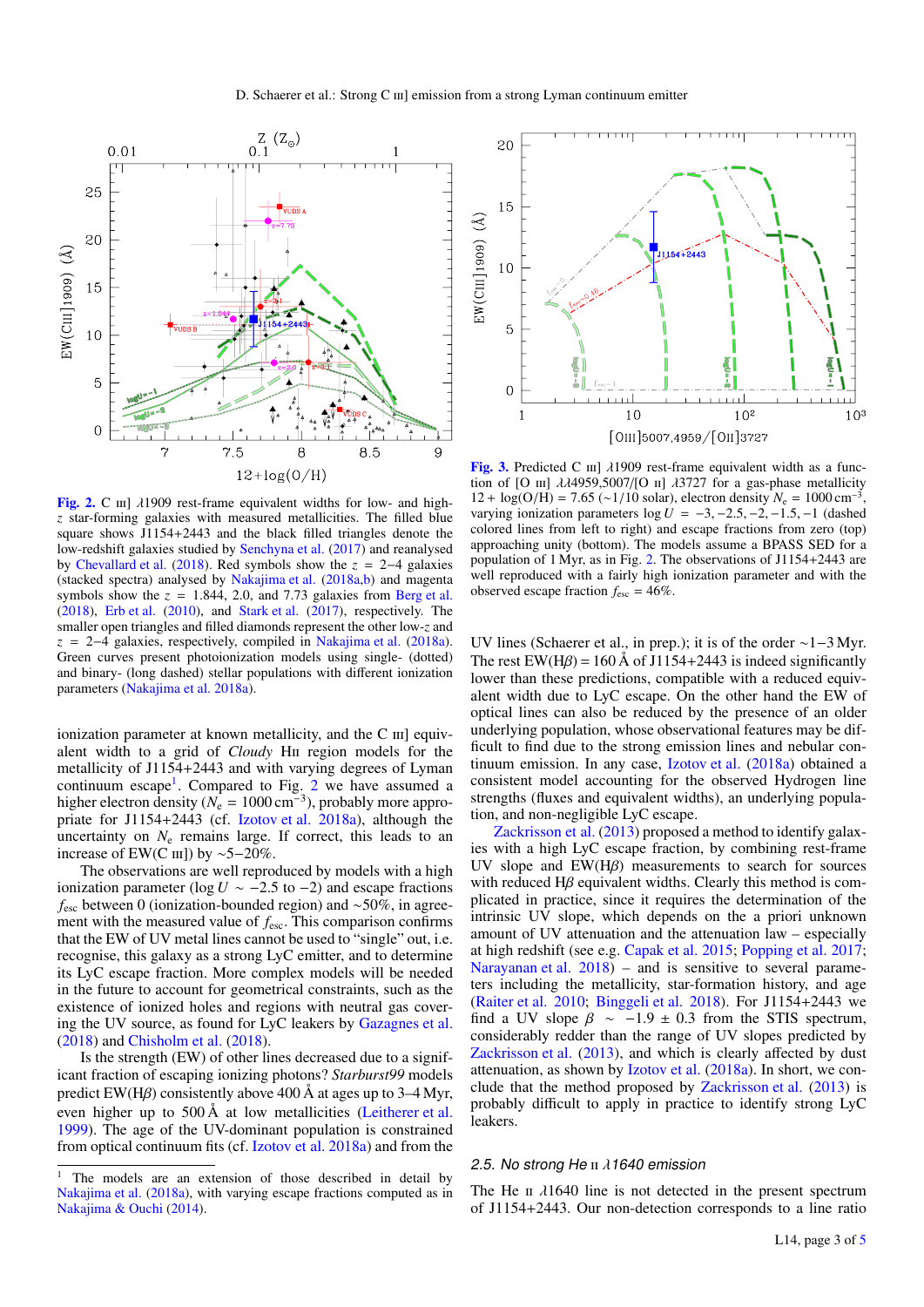$26.2$ 26.2 26 26  $25.8$  $25.8$  $log(\xi_{\text{ion}})$  [erg/Hz]<sup>-1</sup>  $\log(\xi_{\rm ion})$  [erg/Hz]<sup>-1</sup> 25.6 25.6  $25.4$  $25.4$  $25.5$  $25.2$ 25 25  $\Omega$  $\overline{5}$  $10$ 15 20  $25$  $2.6$  $2.8$  $\overline{\mathcal{E}}$  $3.2$  $3.4$  $3.6$ EW(CIII]1909) [Å] log(EW(0III4959,5007)) [Å]

**[Fig. 4.](https://dexter.edpsciences.org/applet.php?DOI=10.1051/0004-6361/201833823&pdf_id=4)** Attenuation-corrected (i.e. intrinsic) ionizing photon production,  $ξ<sup>0</sup><sub>0</sub>$ , as a function of the C  $\text{III}$   $\lambda$ 1909 equivalent width (*left panel*) and the IO ml  $\lambda$  $\lambda$ 4959 5007 EW (*right*) I1154+24 the [O ιιι] λλ4959,5007 EW (*right*). J1154+2443 is shown by the filled blue square; other LyC leakers as filled blue circles. Open symbols show  $\xi_{\text{ion}}$  with no attenuation correction for the UV luminosity. Comparison samples are plotted using the same symbols as in Fig. 2. The blue shaded area denotes the range of  $\xi_{\text{ion}}^0$  often assumed as the "standard" value, obtained for constant star formation over a long timescale and subsolar<br>metallicities (cf. Robertson et al. 2013) metallicities (cf. Robertson et al. 2013).

of C  $\text{III}$ ]  $\lambda$ 1909/He  $\text{II}$   $\lambda$ 1640 > 9.6 at  $1\sigma$ , which, together with  $EW(C \t{III})$ , places our source in the domain of star-forming galaxies (cf. Nakajima et al. 2018a), as expected. However, the observations are not particularly deep, providing only a relatively weak limit of EW(He  $\pi$   $\lambda$ 1640)  $\leq$  3Å. This does not exclude the presence of He II emission (either stellar or nebular) in this galaxy, with a strength comparable to that often seen in low-metallicity systems (Erb et al. 2010; Senchyna et al. 2017). In the available optical spectrum, He  $\pi$   $\lambda$ 4686 is absent, with a relative intensity  $I(4686)/I(H\beta) \le 0.02$  (Izotov et al. 2018a).

In any case, we note that similarly to J1154+2443, none of the 11 LyC leakers recently detected by our team show He ii  $\lambda$ 4686 emission (with comparable limits on *I*(4686)/*I*(H $\beta$ )), implying that the presence of a very hard ionizing spectrum is not a necessary criterion for LyC emission.

#### 2.6. Ionizing photon production

The ionizing photon production of galaxies is one of the fundamental measures of importance for our understanding of cosmic reionization. This quantity, that is, the rate of hydrogen ionizing photons produced in a galaxy per unit time, is very often expressed in units of UV luminosity, and commonly denoted as  $\xi_{\text{ion}}$ . As in Schaerer et al. (2016), we have derived  $\xi_{\text{ion}}$  for the newly discovered LyC emitters of Izotov et al. (2018a,b), including J1154+2443, from the Balmer recombination lines, which directly count the ionizing photon rate and the COS UV spectra. Since some sources have a high LyC escape fraction we also correct for this effect. The bulk of the sources have  $\log(\xi)$  $\binom{0}{100}$  = 25.3–25.6 erg<sup>-1</sup> Hz, higher than the canonical values of  $\binom{0}{2}$  and  $\binom{25}{3}$  arg<sup>-1</sup> Hz often adopted for high a ues of  $\log(\xi_{\text{ion}}^{0}) \approx 25.2 - 25.3 \text{ erg}^{-1}$  Hz often adopted for high-z<br>studies (e.g. Repeats) 1, Here  $\xi_{\text{on}}^{0}$  denotes  $\xi_{\text{on}}$  per studies (e.g. Robertson et al. 2013). Here  $\xi_{\text{ion}}^0$  denotes  $\xi_{\text{ion}}$  nor-<br>maligad to the intrinsic LIV luminosity at 1500  $\overset{5}{\theta}$  nort frame. malised to the intrinsic UV luminosity at 1500 Å rest-frame, after correction of dust attenuation. For J1154+2443, we obtain  $log(\xi_{\text{ion}}^0) = 25.56 \text{ erg}^{-1} \text{ Hz}.$ 

Determining the ionizing photon rate directly from UV spectral diagnostics would be very convenient, especially for highredshift studies. For this purpose we plot  $\xi_{\text{ion}}^0$  as a function of<br>the C ml equivalent width in Fig. 4 (left) 11154+2443 has comthe C  $\text{III}$ ] equivalent width in Fig. 4 (left). J1154+2443 has comparable  $\xi_{0n}^{(0)}$  and EW(C iii) to  $z \sim 2-4$  C iii] emitting galaxies<br>observed in the VIMOS Ultradeen Survey (VUDS: cf. sample observed in the VIMOS Ultradeep Survey (VUDS; cf. sample B from Nakajima et al. 2018a), faint narrow-band selected  $Ly\alpha$ emitters at  $z = 3.1$  (Nakajima et al. 2018b), the strong emission line galaxy of Berg et al. (2018), and to some low-*z* galaxies studied by Senchyna et al. (2017).

Clearly a tendency of increasing  $\xi_{\text{ion}}^0$  with increasing C iii]<br>09 equivalent width is found (cf. also Chevallard et al. 2018)  $\lambda$ 1909 equivalent width is found (cf. also Chevallard et al. 2018).<br>Such a trend is not unexpected as  $\mathcal{E}^0$  increases for young Such a trend is not unexpected as  $\xi_{\text{ion}}^0$  increases for young<br>and metal-poor stellar populations (see e.g. Schaerer 2003; and metal-poor stellar populations (see e.g. Schaerer 2003; Raiter et al. 2010), which are conditions leading also to stronger C III] emission (cf. Jaskot & Ravindranath 2016; Nakajima et al.  $2018a$ ). On the other hand, the C  $\text{III}$  line strength depends also on the C/O abundance ratio in the gas phase, which may vary from object to object, and the EW is predicted to decrease again for metallicities below (0.1−0.2) times solar, as shown by Nakajima et al. (2018a). This predicted "downturn" has not yet been seen clearly (cf. Fig 2). In any case, evolutionary synthesis models predict a maximum  $log(\xi_{ion})$  = 25.8 erg<sup>-1</sup> Hz at the youngest ages and for low metallicities  $(Z \ge 1/100 Z_{\odot})$ ; for PopIII this can go up to log( $\xi_{\text{ion}}$ ) =  $26.2 \text{ erg}^{-1}$  Hz, depending on the stellar initial mass function (see Raiter et al. 2010).

Other indirect estimates of the ionizing photon production have been proposed, for example using the rest-frame EW of the optical  $[O \text{ m}]$   $\lambda \lambda 4959,5007$  lines (Chevallard et al. 2018).<br>Figure 4 (right) shows  $\mathcal{E}^0$  as a function of EW([O m]) and the Figure 4 (right) shows  $\xi_{00}^{0}$  as a function of EW( [O iii]) and the proposed correlation of these quantities from Chevallard et al. proposed correlation of these quantities from Chevallard et al. (2018). Although J1154+2443 is in agreement with this relation, the vast majority of the known low redshift LyC emitters, shown by the filled blue symbols, clearly do not follow this correlation, except if the ionizing photon production is normalised by